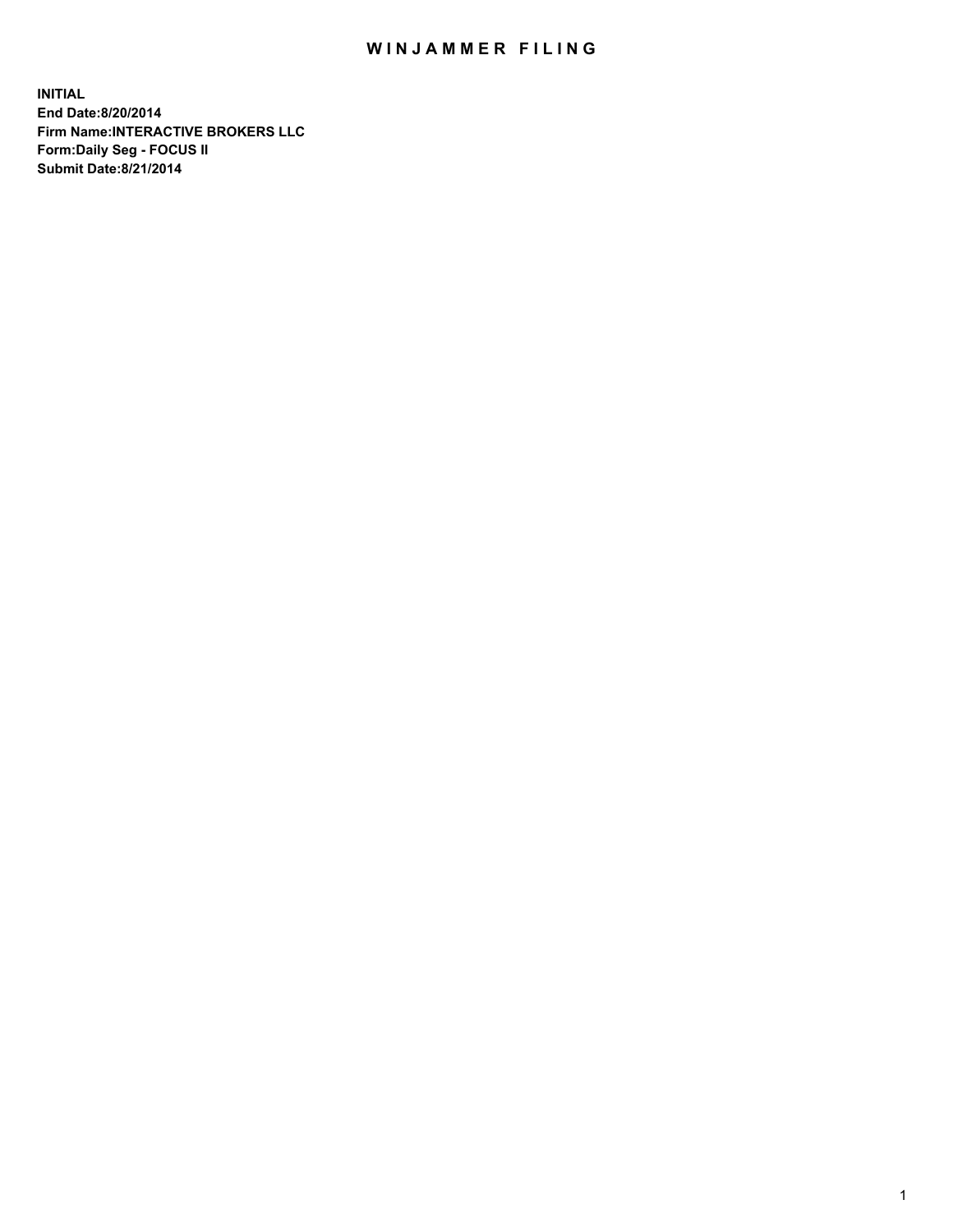## **INITIAL End Date:8/20/2014 Firm Name:INTERACTIVE BROKERS LLC Form:Daily Seg - FOCUS II Submit Date:8/21/2014 Daily Segregation - Cover Page**

| Name of Company<br><b>Contact Name</b><br><b>Contact Phone Number</b><br><b>Contact Email Address</b>    | <b>INTERACTIVE BROKERS LLC</b><br><b>Michael Ellman</b><br>203-422-8926<br>mellman@interactivebrokers.co<br>$m$ |
|----------------------------------------------------------------------------------------------------------|-----------------------------------------------------------------------------------------------------------------|
| FCM's Customer Segregated Funds Residual Interest Target (choose one):<br>a. Minimum dollar amount: ; or | $\overline{\mathbf{0}}$                                                                                         |
| b. Minimum percentage of customer segregated funds required:% ; or                                       | 0                                                                                                               |
| c. Dollar amount range between: and; or                                                                  | 155,000,000 245,000,000                                                                                         |
| d. Percentage range of customer segregated funds required between:% and%.                                | 0 <sub>0</sub>                                                                                                  |
| FCM's Customer Secured Amount Funds Residual Interest Target (choose one):                               |                                                                                                                 |
| a. Minimum dollar amount: ; or                                                                           | $\overline{\mathbf{0}}$                                                                                         |
| b. Minimum percentage of customer secured funds required:% ; or                                          | 0                                                                                                               |
| c. Dollar amount range between: and; or                                                                  | 80,000,000 120,000,000                                                                                          |
| d. Percentage range of customer secured funds required between:% and%.                                   | 0 <sub>0</sub>                                                                                                  |
| FCM's Cleared Swaps Customer Collateral Residual Interest Target (choose one):                           |                                                                                                                 |
| a. Minimum dollar amount: ; or                                                                           | $\overline{\mathbf{0}}$                                                                                         |
| b. Minimum percentage of cleared swaps customer collateral required:% ; or                               | $\overline{\mathbf{0}}$                                                                                         |
| c. Dollar amount range between: and; or                                                                  | 0 <sub>0</sub>                                                                                                  |
| d. Percentage range of cleared swaps customer collateral required between:% and%.                        | 0 <sub>0</sub>                                                                                                  |
| Current ANC:on                                                                                           | 2,368,414,309 20-AUG-2014                                                                                       |
| <b>Broker Dealer Minimum</b>                                                                             | 334,668,632                                                                                                     |
| Debit/Deficit - CustomersCurrent AmountGross Amount                                                      |                                                                                                                 |
| Domestic Debit/Deficit<br>Foreign Debit/Deficit                                                          | 3,249,537                                                                                                       |
| Debit/Deficit - Non CustomersCurrent AmountGross Amount                                                  | 2,499,9550                                                                                                      |
| Domestic Debit/Deficit                                                                                   | 0 <sub>0</sub>                                                                                                  |
| Foreign Debit/Deficit                                                                                    | 0 <sub>0</sub>                                                                                                  |
| Proprietary Profit/Loss                                                                                  |                                                                                                                 |
| Domestic Profit/Loss                                                                                     | $\overline{\mathbf{0}}$                                                                                         |
| Foreign Profit/Loss                                                                                      | $\underline{\mathbf{0}}$                                                                                        |
| Proprietary Open Trade Equity                                                                            |                                                                                                                 |
| Domestic OTE                                                                                             | <u>0</u>                                                                                                        |
| Foreign OTE                                                                                              | <u>0</u>                                                                                                        |
| <b>SPAN</b>                                                                                              |                                                                                                                 |
| <b>Customer SPAN Calculation</b>                                                                         | 1,130,004,584                                                                                                   |
| Non-Customer SPAN Calcualation                                                                           | 14,000,340                                                                                                      |
| Proprietary Capital Charges                                                                              | <u>0</u>                                                                                                        |
| Minimum Dollar Amount Requirement                                                                        | 20,000,000 [7465]                                                                                               |
| Other NFA Dollar Amount Requirement                                                                      | 21,553,086 [7475]                                                                                               |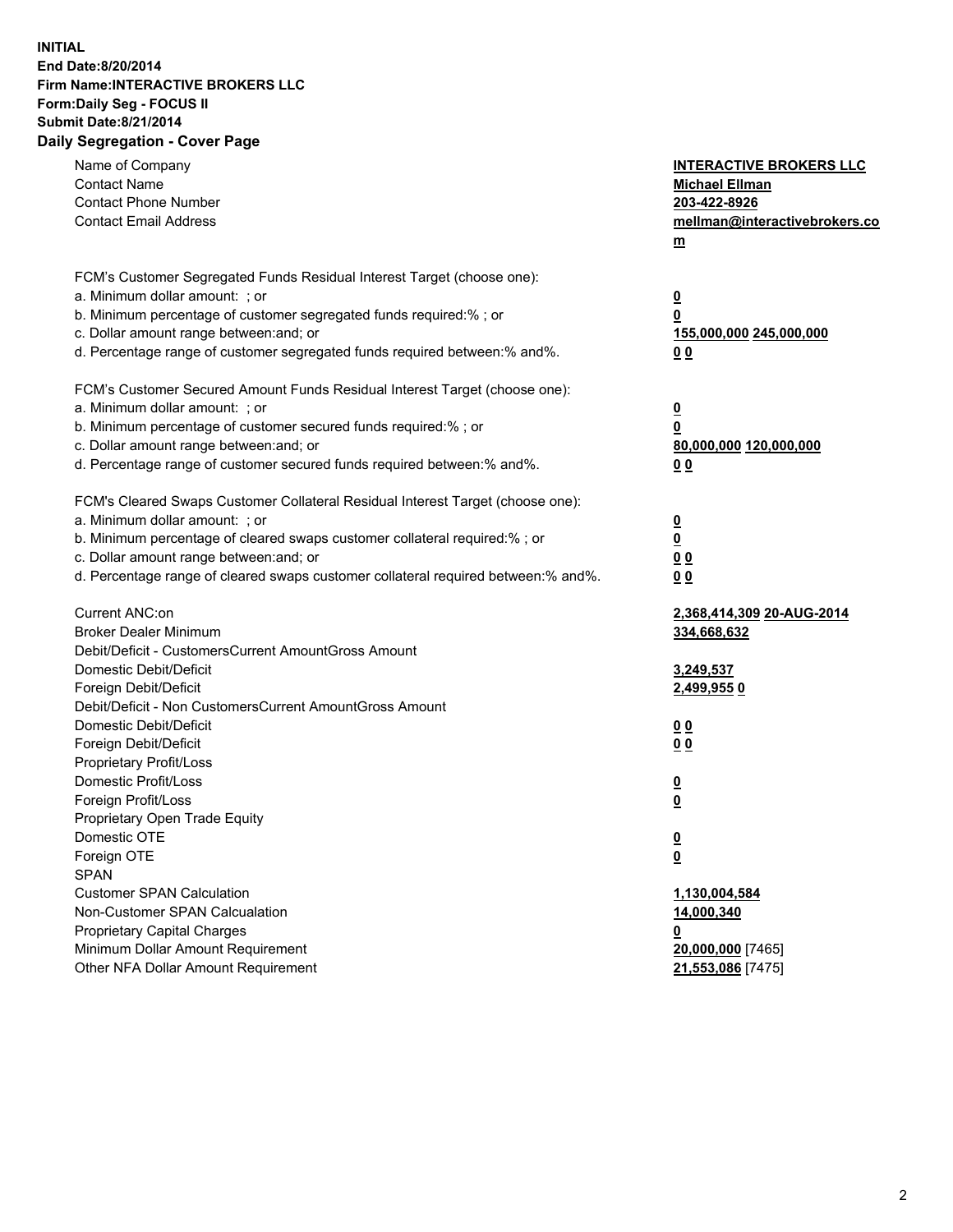## **INITIAL End Date:8/20/2014 Firm Name:INTERACTIVE BROKERS LLC Form:Daily Seg - FOCUS II Submit Date:8/21/2014 Daily Segregation - Secured Amounts**

|     | Daily Ocglegation - Occarea Anioants                                                                       |                                   |
|-----|------------------------------------------------------------------------------------------------------------|-----------------------------------|
|     | Foreign Futures and Foreign Options Secured Amounts                                                        |                                   |
|     | Amount required to be set aside pursuant to law, rule or regulation of a foreign                           | $0$ [7305]                        |
|     | government or a rule of a self-regulatory organization authorized thereunder                               |                                   |
| 1.  | Net ledger balance - Foreign Futures and Foreign Option Trading - All Customers                            |                                   |
|     | A. Cash                                                                                                    | 327,065,288 [7315]                |
|     | B. Securities (at market)                                                                                  | $0$ [7317]                        |
| 2.  | Net unrealized profit (loss) in open futures contracts traded on a foreign board of trade                  | -2,982,102 [7325]                 |
| 3.  | Exchange traded options                                                                                    |                                   |
|     | a. Market value of open option contracts purchased on a foreign board of trade                             | <b>59,178</b> [7335]              |
|     | b. Market value of open contracts granted (sold) on a foreign board of trade                               | $-119,785$ [7337]                 |
| 4.  | Net equity (deficit) (add lines 1.2. and 3.)                                                               | 324,022,579 [7345]                |
| 5.  | Account liquidating to a deficit and account with a debit balances - gross amount                          | 2,499,955 [7351]                  |
|     | Less: amount offset by customer owned securities                                                           | 0 [7352] 2,499,955 [7354]         |
| 6.  | Amount required to be set aside as the secured amount - Net Liquidating Equity                             | 326,522,534 [7355]                |
|     | Method (add lines 4 and 5)                                                                                 |                                   |
| 7.  | Greater of amount required to be set aside pursuant to foreign jurisdiction (above) or line                | 326,522,534 [7360]                |
|     | 6.                                                                                                         |                                   |
|     | FUNDS DEPOSITED IN SEPARATE REGULATION 30.7 ACCOUNTS                                                       |                                   |
| 1.  | Cash in banks                                                                                              |                                   |
|     | A. Banks located in the United States                                                                      | 343,453,383 [7500]                |
|     | B. Other banks qualified under Regulation 30.7                                                             | 0 [7520] 343,453,383 [7530]       |
| 2.  | Securities                                                                                                 |                                   |
|     | A. In safekeeping with banks located in the United States                                                  | $0$ [7540]                        |
|     | B. In safekeeping with other banks qualified under Regulation 30.7                                         | 0 [7560] 0 [7570]                 |
| 3.  | Equities with registered futures commission merchants                                                      |                                   |
|     | A. Cash                                                                                                    | $0$ [7580]                        |
|     | <b>B.</b> Securities                                                                                       | $0$ [7590]                        |
|     | C. Unrealized gain (loss) on open futures contracts                                                        | $0$ [7600]                        |
|     | D. Value of long option contracts                                                                          | $0$ [7610]                        |
|     | E. Value of short option contracts                                                                         | 0 [7615] 0 [7620]                 |
| 4.  | Amounts held by clearing organizations of foreign boards of trade                                          |                                   |
|     | A. Cash                                                                                                    | $0$ [7640]                        |
|     | <b>B.</b> Securities                                                                                       | $0$ [7650]                        |
|     | C. Amount due to (from) clearing organization - daily variation                                            | $0$ [7660]                        |
|     | D. Value of long option contracts                                                                          | $0$ [7670]                        |
|     | E. Value of short option contracts                                                                         | 0 [7675] 0 [7680]                 |
| 5.  | Amounts held by members of foreign boards of trade                                                         |                                   |
|     | A. Cash                                                                                                    | 81,880,165 [7700]                 |
|     | <b>B.</b> Securities                                                                                       | $0$ [7710]                        |
|     | C. Unrealized gain (loss) on open futures contracts                                                        | $-1,975,719$ [7720]               |
|     | D. Value of long option contracts                                                                          | 59,177 [7730]                     |
|     | E. Value of short option contracts                                                                         | -119,781 [7735] 79,843,842 [7740] |
| 6.  | Amounts with other depositories designated by a foreign board of trade                                     | 0 [7760]                          |
| 7.  | Segregated funds on hand                                                                                   | $0$ [7765]                        |
| 8.  | Total funds in separate section 30.7 accounts                                                              | 423,297,225 [7770]                |
| 9.  | Excess (deficiency) Set Aside for Secured Amount (subtract line 7 Secured Statement<br>Page 1 from Line 8) | 96,774,691 [7380]                 |
| 10. | Management Target Amount for Excess funds in separate section 30.7 accounts                                | 80,000,000 [7780]                 |
| 11. | Excess (deficiency) funds in separate 30.7 accounts over (under) Management Target                         | 16,774,691 [7785]                 |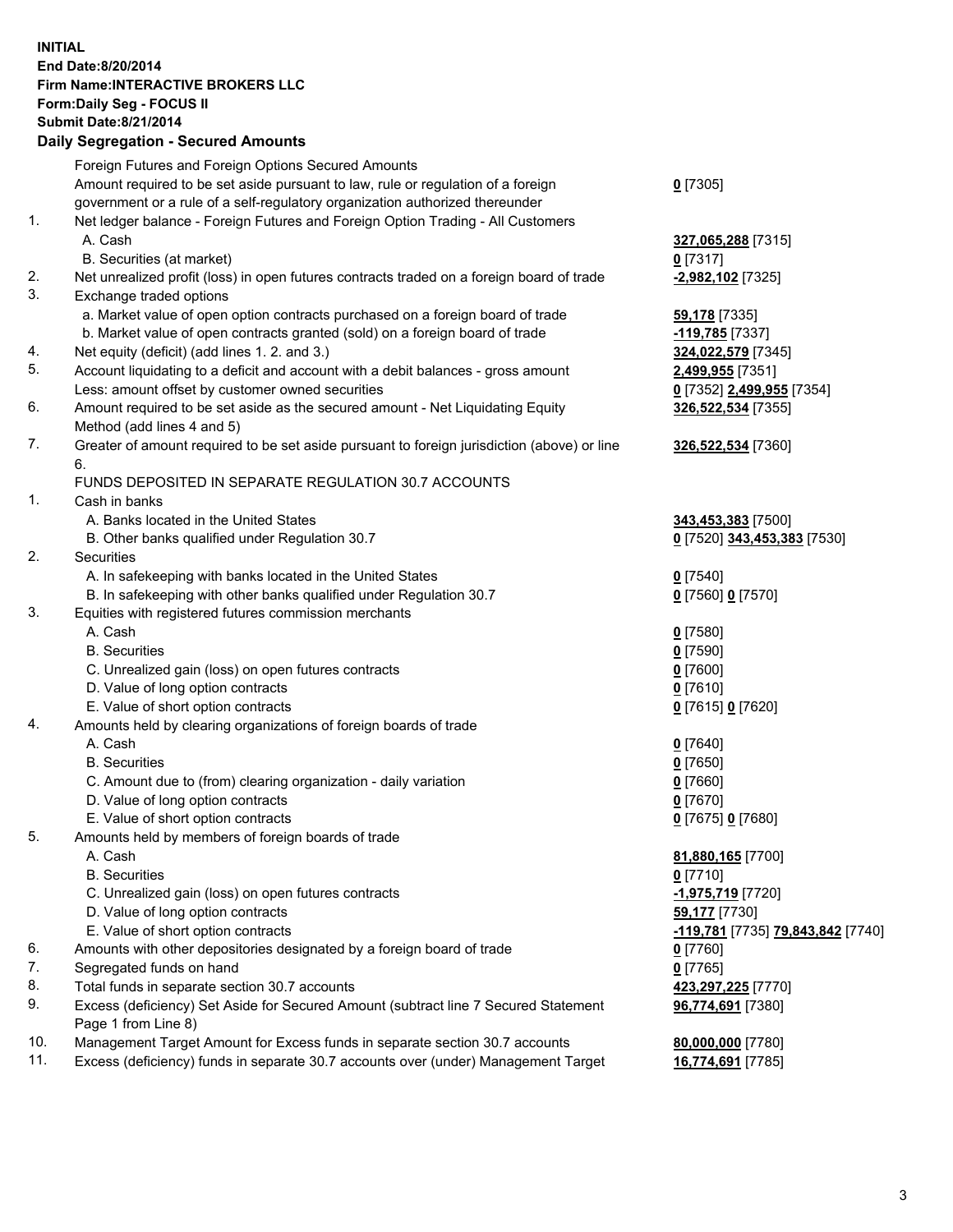**INITIAL End Date:8/20/2014 Firm Name:INTERACTIVE BROKERS LLC Form:Daily Seg - FOCUS II Submit Date:8/21/2014 Daily Segregation - Segregation Statement** SEGREGATION REQUIREMENTS(Section 4d(2) of the CEAct) 1. Net ledger balance A. Cash **2,376,709,163** [7010] B. Securities (at market) **0** [7020] 2. Net unrealized profit (loss) in open futures contracts traded on a contract market **-86,708,632** [7030] 3. Exchange traded options A. Add market value of open option contracts purchased on a contract market **83,622,345** [7032] B. Deduct market value of open option contracts granted (sold) on a contract market **-159,511,013** [7033] 4. Net equity (deficit) (add lines 1, 2 and 3) **2,214,111,863** [7040] 5. Accounts liquidating to a deficit and accounts with debit balances - gross amount **3,249,537** [7045] Less: amount offset by customer securities **0** [7047] **3,249,537** [7050] 6. Amount required to be segregated (add lines 4 and 5) **2,217,361,400** [7060] FUNDS IN SEGREGATED ACCOUNTS 7. Deposited in segregated funds bank accounts A. Cash **387,604,917** [7070] B. Securities representing investments of customers' funds (at market) **1,081,355,059** [7080] C. Securities held for particular customers or option customers in lieu of cash (at market) **0** [7090] 8. Margins on deposit with derivatives clearing organizations of contract markets A. Cash **9,413,167** [7100] B. Securities representing investments of customers' funds (at market) **84,475,917** [7110] C. Securities held for particular customers or option customers in lieu of cash (at market) **0** [7120] 9. Net settlement from (to) derivatives clearing organizations of contract markets **1,571,924** [7130] 10. Exchange traded options A. Value of open long option contracts **1,576,666** [7132] B. Value of open short option contracts **-3,041,711** [7133] 11. Net equities with other FCMs A. Net liquidating equity **-60,692,415** [7140] B. Securities representing investments of customers' funds (at market) **914,874,871** [7160] C. Securities held for particular customers or option customers in lieu of cash (at market) **0** [7170] 12. Segregated funds on hand **0** [7150] 13. Total amount in segregation (add lines 7 through 12) **2,417,138,395** [7180] 14. Excess (deficiency) funds in segregation (subtract line 6 from line 13) **199,776,995** [7190] 15. Management Target Amount for Excess funds in segregation **155,000,000** [7194]

16. Excess (deficiency) funds in segregation over (under) Management Target Amount Excess

**44,776,995** [7198]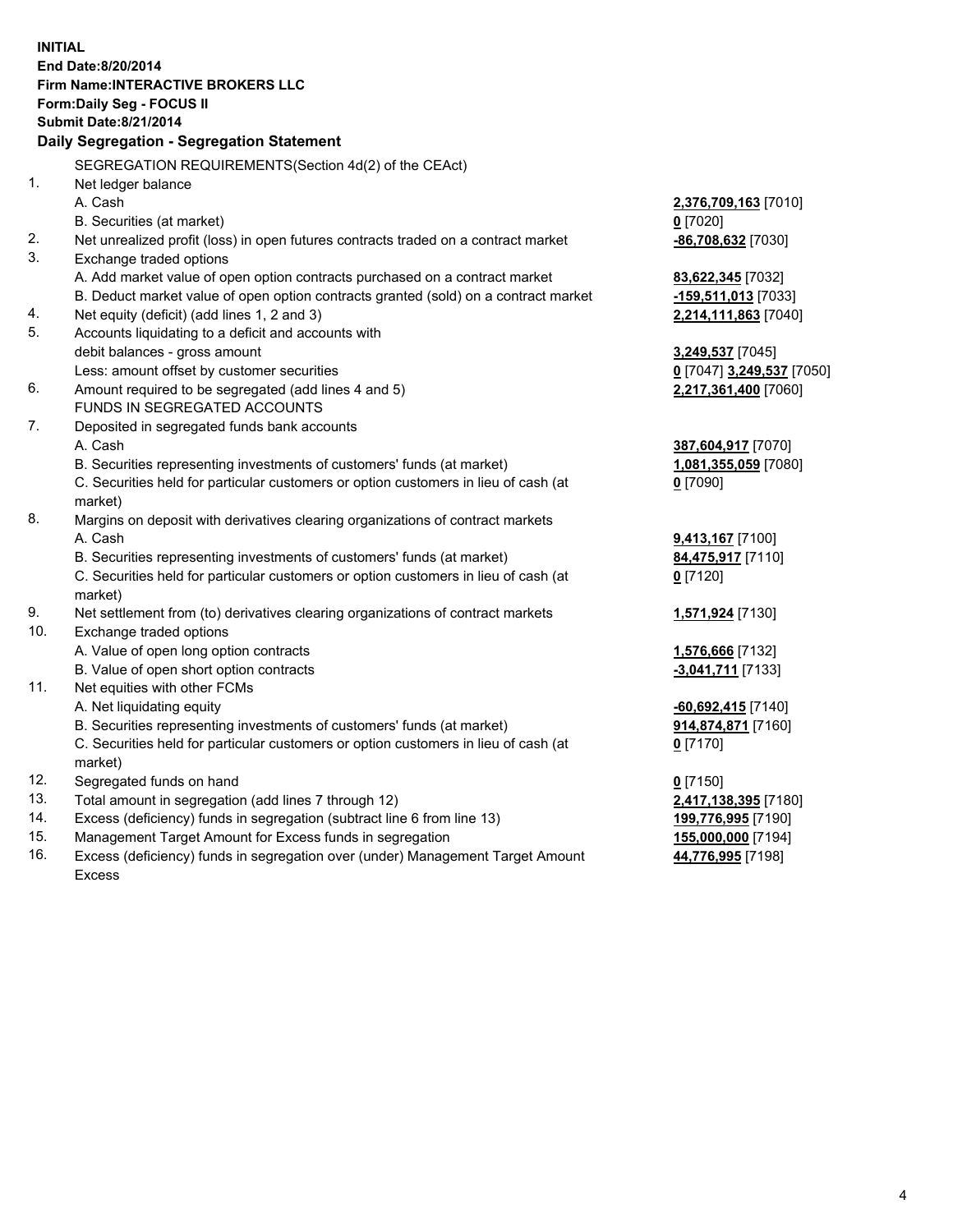## **INITIAL End Date:8/20/2014 Firm Name:INTERACTIVE BROKERS LLC Form:Daily Seg - FOCUS II Submit Date:8/21/2014 Daily Segregation - Supplemental**

| $\overline{\phantom{a}}$ | Total gross margin deficiencies - Segregated Funds Origin                              | 538,300 [9100] |  |
|--------------------------|----------------------------------------------------------------------------------------|----------------|--|
| $\sim$                   | Total gross margin deficiencies - Secured Funds Origin                                 | 5,559 [9101]   |  |
| $\blacksquare$           | Total gross margin deficiencies - Cleared Swaps Customer Collateral Funds Origin       | $0$ [9102]     |  |
| $\blacksquare$           | Total gross margin deficiencies - Noncustomer and Proprietary Accounts Origin          | $0$ [9103]     |  |
| $\blacksquare$           | Total number of accounts contributing to total gross margin deficiencies - Segregated  | 9 [9104]       |  |
|                          | Funds Origin                                                                           |                |  |
|                          | Total number of accounts contributing to total gross margin deficiencies - Secured     | 1 [9105]       |  |
|                          | Funds Origin                                                                           |                |  |
|                          | Total number of accounts contributing to the total gross margin deficiencies - Cleared | $0$ [9106]     |  |
|                          | Swaps Customer Collateral Funds Origin                                                 |                |  |
|                          | Total number of accounts contributing to the total gross margin deficiencies -         | $0$ [9107]     |  |
|                          | Noncustomer and Proprietary Accounts Origin                                            |                |  |
|                          |                                                                                        |                |  |

- Upload a copy of the firm's daily margin report the FCM uses to issue margin calls which corresponds with the reporting date.